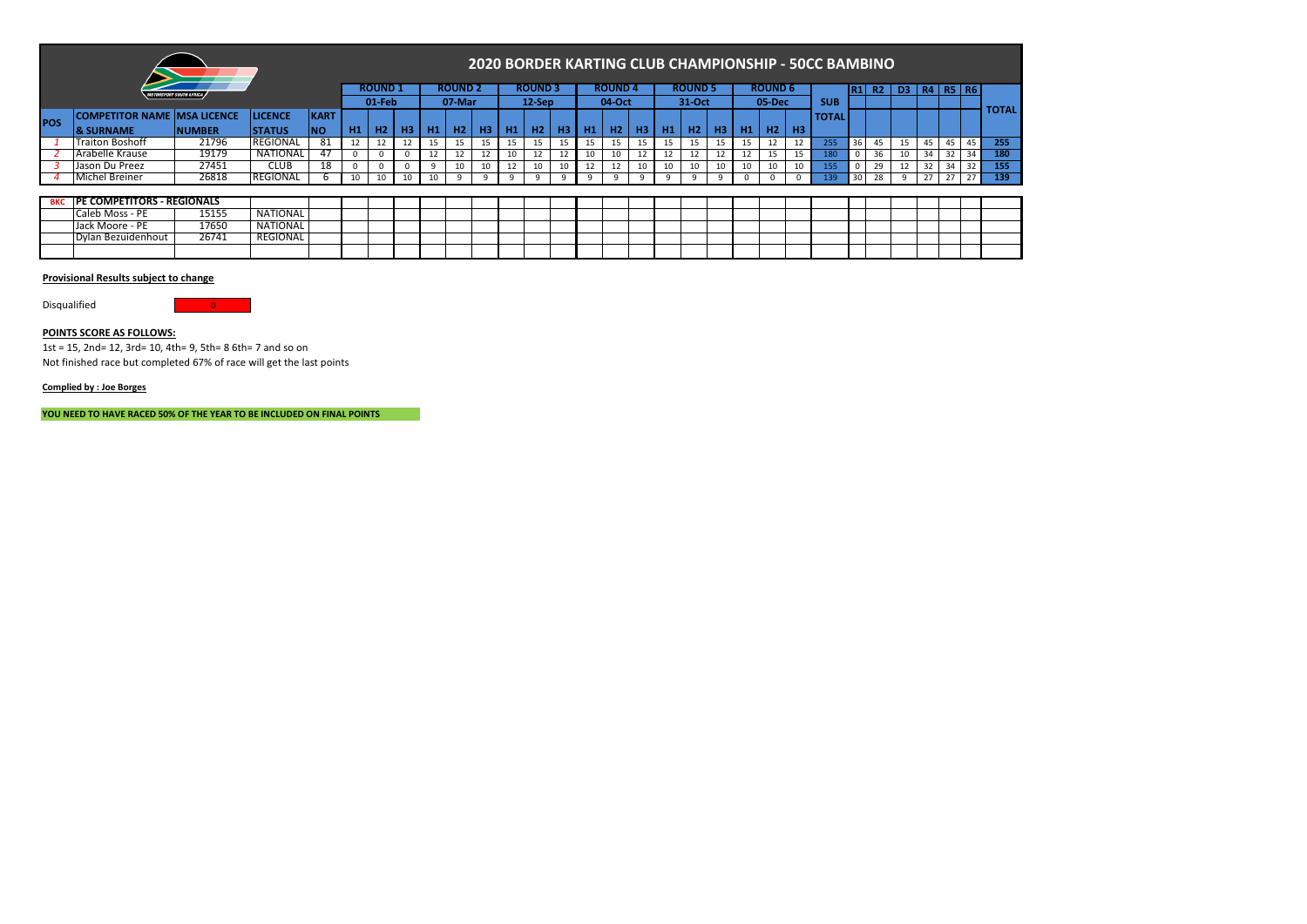|                |                        |                                       |                 |                |    |        |                |    |        |                |    |                |               |                |          |                |                |        |                |    |        |    | 2020 BORDER KARTING CLUB CHAMPIONSHIP - MINI ROK & MICRO MAX CLASSES |                |    |                |    |                 |    |                             |
|----------------|------------------------|---------------------------------------|-----------------|----------------|----|--------|----------------|----|--------|----------------|----|----------------|---------------|----------------|----------|----------------|----------------|--------|----------------|----|--------|----|----------------------------------------------------------------------|----------------|----|----------------|----|-----------------|----|-----------------------------|
|                |                        | <i><b>IOTORSPORT SOUTH AFRICA</b></i> |                 | <b>ROUND 1</b> |    |        | <b>ROUND 2</b> |    |        | <b>ROUND 3</b> |    |                | <b>ROUND4</b> |                |          | <b>ROUND 5</b> |                |        | <b>ROUND 6</b> |    |        |    |                                                                      |                |    |                |    |                 |    |                             |
|                |                        |                                       |                 |                |    | 01-Feb |                |    | 07-Mar |                |    | 12-Sep         |               |                | 04-Oct   |                |                | 31-Oct |                |    | 05-Dec |    | <b>SUB</b>                                                           | R <sub>1</sub> | R2 | D <sub>3</sub> |    |                 |    | <b>R4   R5   R6   TOTAL</b> |
| <b>POS</b>     | <b>COMPETITOR NAME</b> | <b>MSA LICENCE</b>                    | <b>LICENCE</b>  | <b>KART</b>    |    |        |                |    |        |                |    |                |               |                |          |                |                |        |                |    |        |    | <b>TOTAL</b>                                                         |                |    |                |    |                 |    |                             |
|                | <b>&amp; SURNAME</b>   | <b>NUMBER</b>                         | <b>STATUS</b>   | <b>NO</b>      | H1 | H2     | H <sub>3</sub> | H1 | H2     | H <sub>3</sub> | H1 | H <sub>2</sub> | <b>H3</b>     | H <sub>1</sub> | H2       | H <sub>3</sub> | H <sub>1</sub> | H2     | H <sub>3</sub> |    | H2     | H3 |                                                                      |                |    |                |    |                 |    |                             |
|                | <b>MINI ROK</b>        |                                       |                 |                |    |        |                |    |        |                |    |                |               |                |          |                |                |        |                |    |        |    |                                                                      |                |    |                |    |                 |    |                             |
|                | <b>Myles Krause</b>    | 17476                                 | NATIONAL        | 38             | -C | 0      | 0              | 12 | 10     | 10             | 12 | 12             |               | 15             | 15       | 15             | 10             | 10     | 12             | 12 | 12     | 10 | 179                                                                  | 0              | 32 | 12             | 36 | 45              | 40 | 179                         |
|                | Redd Scholtz           | 06510                                 | NATIONAL        |                |    | 0      | 0              | 10 | 12     | 12             |    | 0              | $\Omega$      |                | 12       | 12             | 12             | 12     |                | 9  | 15     | 15 | 133                                                                  | 0              | 34 |                |    | 36              | 36 | 133                         |
|                | Traiton Boshoff        | 21796                                 | <b>REGIONAL</b> | 15             | 0  | 0      | 0              | 0  | 0      | U              | 10 | 10             | 10            | 9              | 9        | 9              |                |        | 9              | 10 | 9      | 0  | 103                                                                  | 0              | 0  | 10             | 30 |                 |    | 103                         |
|                | Onwabile Mcinga        | 27227                                 | NATIONAL        | 47             |    | 0      | 0              | 0  | 0      |                |    | 0              | 0             | 10             | 10       | 10             | 8              | 8      | 10             | 15 | 10     | 12 | 93                                                                   | 0              | 0  |                |    | 30 I            | 28 | -93                         |
|                | Caleb Odendaal         | 11303                                 | <b>NATIONAL</b> | 75.            | -0 |        | $\Omega$       | 0  |        |                |    |                |               |                | U        |                |                | IJ     |                |    |        |    | 45                                                                   |                |    |                |    |                 |    | 45                          |
|                |                        |                                       |                 |                |    |        |                |    |        |                |    |                |               |                |          |                |                |        |                |    |        |    |                                                                      |                |    |                |    |                 |    |                             |
|                | <b>MICRO MAX</b>       |                                       |                 |                |    |        |                |    |        |                |    |                |               |                |          |                |                |        |                |    |        |    |                                                                      |                |    |                |    |                 |    |                             |
|                | Lincoln Randall        | 21579                                 | <b>REGIONAL</b> | 37             | 15 | 15     | 15             | 12 | 12     | 15             | 12 | 12             | 15            | 15             | 12       | 12             | 15             | 12     | 12             | 12 | 12     | 10 | 235                                                                  | 45             | 39 | 12             | 39 | 39 39           |    | 235                         |
|                | <b>Tyler Stephen</b>   | 21997                                 | <b>NATIONAL</b> | 596            | 12 | 12     | 12             | 15 | 15     | 6              | 15 | 15             | 12            | 12             | 15       | 15             | 12             | 15     | 15             | 10 | 10     | 12 | 230                                                                  | 36             | 36 | 15             | 42 | 42              | 42 | 230                         |
|                | <b>Taygan Roets</b>    | 27239                                 | <b>CLUB</b>     | 78             |    | 0      | $\Omega$       | 9  | 9      | 10             | 10 | 10             | 10            | 10             | 10       | 10             | 10             | 10     | 10             | 0  | 0      | 0  | 118                                                                  | $\Omega$       | 28 | 10             | 30 | 30 <sup>1</sup> | 30 | 118                         |
| $\overline{a}$ | Scott Heideman         | 15221                                 | <b>CLUB</b>     | 55             | 10 | 10     |                |    |        |                |    |                |               |                | $\Omega$ |                |                |        |                |    | 0.     | 0. | 62                                                                   |                | 32 | $\Omega$       |    |                 |    | 62                          |
|                |                        |                                       |                 |                |    |        |                |    |        |                |    |                |               |                |          |                |                |        |                |    |        |    |                                                                      |                |    |                |    |                 |    |                             |

| <b>PETITORS</b><br>IDI | - REGIONALS |                 |  |  |  |  |  |  |  |  |  |  |  |  |  |
|------------------------|-------------|-----------------|--|--|--|--|--|--|--|--|--|--|--|--|--|
| Joshua Moore - .       | 17651       | <b>NATIONAL</b> |  |  |  |  |  |  |  |  |  |  |  |  |  |
| $-$<br>Green - PF      | 18467       | <b>NATIONAL</b> |  |  |  |  |  |  |  |  |  |  |  |  |  |
|                        |             |                 |  |  |  |  |  |  |  |  |  |  |  |  |  |

Disqualified **District Container** 

# **POINTS SCORE AS FOLLOWS:**

1st = 15, 2nd= 12, 3rd= 10, 4th= 9, 5th= 8 6th= 7 and so on Not finished race but completed 67% of race will get the last points

### **Complied by : Joe Borges**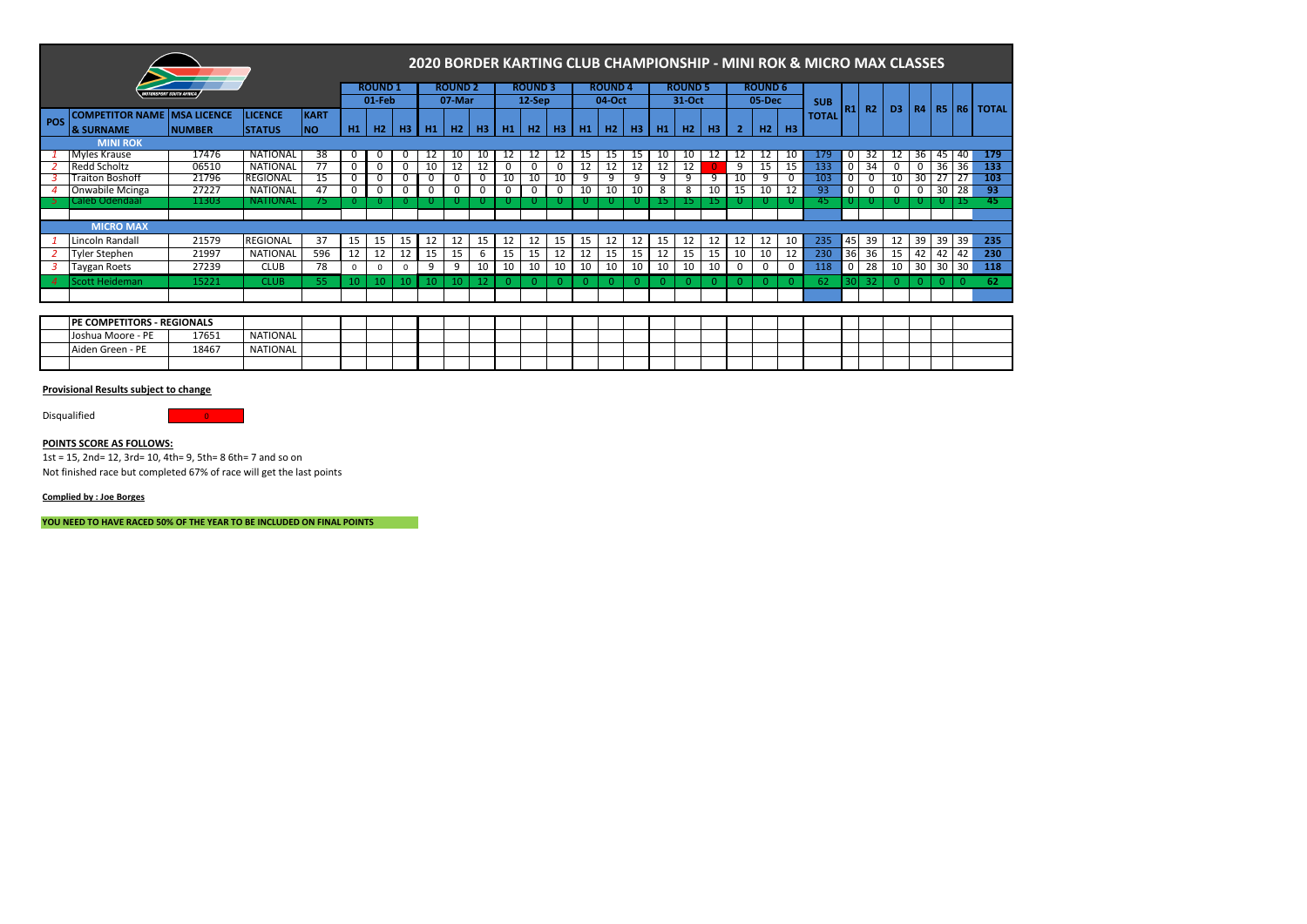|                  |                                       |                    |                 |             |             |               |                |                |                |                |                |                |                |                |                |                |                |                |                |                |                |                | 2020 BORDER KARTING CLUB CHAMPIONSHIP - CLUBMANS JUNIORS / SENIORS & MASTERS CLASSES |                |                          |                |                |                |             |              |
|------------------|---------------------------------------|--------------------|-----------------|-------------|-------------|---------------|----------------|----------------|----------------|----------------|----------------|----------------|----------------|----------------|----------------|----------------|----------------|----------------|----------------|----------------|----------------|----------------|--------------------------------------------------------------------------------------|----------------|--------------------------|----------------|----------------|----------------|-------------|--------------|
|                  |                                       |                    |                 |             |             | <b>ROUND1</b> |                |                | <b>ROUND 2</b> |                |                | <b>ROUND3</b>  |                |                | <b>ROUND4</b>  |                |                | <b>ROUND 5</b> |                |                | <b>ROUND 6</b> |                |                                                                                      |                |                          |                |                |                |             |              |
|                  | <b>TORSPORT SOUTH AFRIC</b>           |                    |                 |             |             | $01-Feb$      |                |                | 07-Mar         |                |                | $12-$ Sep      |                |                | 04-Oct         |                |                | 31-Oct         |                |                | 05-Dec         |                | <b>SUB</b>                                                                           |                |                          |                |                |                |             |              |
|                  | <b>COMPETITOR NAME &amp;</b>          | <b>MSA LICENCE</b> | <b>LICENCE</b>  | <b>KART</b> |             |               |                |                |                |                |                |                |                |                |                |                |                |                |                |                |                |                | <b>TOTAL</b>                                                                         | R1             | R <sub>2</sub>           | D <sub>3</sub> |                | $R4$ R5        | <b>R6</b>   | <b>TOTAL</b> |
| POS              | <b>SURNAME</b>                        | <b>NUMBER</b>      | <b>STATUS</b>   | INO.        | H1          | H2            | H3             | H <sub>1</sub> | H2             | H <sub>3</sub> | <b>H1</b>      | H2             | <b>H3</b>      | H <sub>1</sub> | H2             | H3             | H1             | H2             | H <sub>3</sub> | H1             | H2             | H <sub>3</sub> |                                                                                      |                |                          |                |                |                |             |              |
|                  | <b>JUNIOR CLUBMANS 125CC (140KG)</b>  |                    |                 |             |             |               |                |                |                |                |                |                |                |                |                |                |                |                |                |                |                |                |                                                                                      |                |                          |                |                |                |             |              |
|                  | <b>KYLE HEIDEMAN</b>                  | 01555              | <b>CLUB</b>     | 45          | 12          | 12            | 10             | -12            | 12             | 12             | $\Omega$       | $\overline{0}$ | $\Omega$       | $\Omega$       | $\mathbf{0}$   | $\Omega$       | $\Omega$       | $\Omega$       | -0             | $\Omega$       | $\Omega$       | $\overline{0}$ | 70                                                                                   | 34 I           | 36                       | $\mathbf{0}$   | $\overline{0}$ | 0              | 0           | 70           |
|                  | <b>TIMOTHY BALL</b>                   | 19293              | REGIONAL        | 12          | 10          | $\Omega$      | -12            | $\Omega$       | $\Omega$       | $\Omega$       | $\Omega$       | $\Omega$       | $\Omega$       | $\Omega$       | $\Omega$       | $\Omega$       | $\Omega$       | $\Omega$       | -0             | $\Omega$       | $\Omega$       | -0             | 22                                                                                   | 22             | $\Omega$                 | $\Omega$       | $\Omega$       | $\overline{0}$ | $\Omega$    | 22           |
|                  |                                       |                    |                 |             |             |               |                |                |                |                |                |                |                |                |                |                |                |                |                |                |                |                |                                                                                      |                |                          |                |                |                |             |              |
|                  | <b>SENIOR CLUBMANS 125CC (160KG)</b>  |                    |                 |             |             |               |                |                |                |                |                |                |                |                |                |                |                |                |                |                |                |                |                                                                                      |                |                          |                |                |                |             |              |
|                  | <b>JAQUES DU PREEZ</b>                | 24413              | REGIONAL        | 270         | 12          | 12            | $\mathbf 0$    | 12             | 5              | 12             | 15             | 12             | 12             | 15             | 15             | 15             | 9              | 9              | 10             | 10             | 12             | 12             | 199                                                                                  | 24             | 29                       | 15             | 39             | 45             | 39          | 199          |
|                  | <b>ETHAN SPRINGFIELD</b>              | 07255              | <b>CLUB</b>     | 272         | 10          | 10            | 12             | 10             | 8              | 5              | $\overline{4}$ | 8              | 6              | 10             | $\overline{7}$ | 9              | 10             | $\mathcal{L}$  | 7              | 6              | 6              | 8              | 143                                                                                  | 32             | 23                       | $\overline{4}$ | 18             | 26             | 26          | 143          |
| 3                | <b>RYAN GUDMANZ</b>                   | 13698              | <b>CLUB</b>     | 33          | $\Omega$    | $^{\circ}$    | $\Omega$       | 9              | 12             | 10             | 10             | 10             | 8              | $\mathbf 0$    | 0              | 0              | 12             | 12             | 12             | 15             | 15             | 15             | 140                                                                                  | 0              | 31                       | 10             | 28             | 0              | 12          | 140          |
| $\overline{4}$   | <b>BRYCE CHOUDREE</b>                 | 18624              | REGIONAL        | 44          | $\Omega$    | 9             | $\Omega$       | 6              | $\Omega$       | $\mathbf 0$    | 12             | 15             | 15             | $\mathbf 0$    | $\mathbf 0$    | 0              | 15             | 15             | 15             | 12             | 10             | $\mathbf 0$    | 124                                                                                  | 9              | - 6                      | 12             | 42             | 0              | 15          | 124          |
| -5               | <b>JAYSON COLLINS</b>                 | 20534              | <b>CLUB</b>     | 41          | $\mathbf 0$ | $\Omega$      | 10             | 5              | 6              | $\overline{7}$ | $\overline{7}$ | $\overline{7}$ | $\overline{7}$ | 8              | 8              | 10             | 5              | 8              | 8              | 8              | 8              | 9              | 121                                                                                  | 10             | 18                       | $\overline{7}$ | 21             | 26             | 23          | 121          |
| -6               | JONO STEPHEN                          | 18645              | <b>NATIONAL</b> | 285         | 0           | $\mathbf 0$   | $\mathbf 0$    |                | 10             | 9              | 6              | 9              | 9              | $\mathbf 0$    | 0              | 0              | 8              | 10             | 9              | 9              | 9              | 10             | 105                                                                                  | 0              | 26                       | 6              | 24             | 0              | 8           | 105          |
|                  | <b>DEREK PRATT</b>                    | 18464              | <b>CLUB</b>     | 15          | $\Omega$    | $\Omega$      | $\Omega$       | 8              | 9              | 8              | 8              | 5              | 4              | 9              | 9              | $\overline{7}$ | 6              | 5              | 5              | $\overline{ }$ | $\overline{7}$ | $\overline{7}$ | 104                                                                                  | $\Omega$       | 25                       | 8              | 17             | 25             | 22          | 104          |
| 8                | <b>BRADY CHOUDREE</b>                 | 12448              | <b>CLUB</b>     | 3           | 15          | 15            | 15             | 15             | 15             | 15             | 0              | 0              | 0              | 0              | $\Omega$       | 0              | 0              | $\Omega$       | $\Omega$       | $\Omega$       | $\Omega$       | 0              | 90                                                                                   | 45             | 45                       | 0              | 0              | $\Omega$       | 0           | 90           |
| 9                | <b>CHERNE MARAIS</b>                  | 06461              | <b>CLUB</b>     | 4           | $\Omega$    | $\Omega$      | $\Omega$       | $\Omega$       | $\Omega$       | $\Omega$       | 9              | 6              | 10             | 12             | 12             | 12             | $\Omega$       | $\Omega$       | $\Omega$       | $\Omega$       | $\Omega$       | $\Omega$       | 61                                                                                   | $\overline{0}$ | $\Omega$                 | 9              | 25             | 36             | 24          | 61           |
| 10               | <b>JUAN VENTER</b>                    | 22005              | <b>CLUB</b>     | 79          | 9           | $\Omega$      | $\overline{0}$ | $\Omega$       | $\Omega$       | $\overline{0}$ | 3              | 4              | 5              | 5              | 5              | 6              |                | 6              | 6              | $\overline{0}$ | $\Omega$       | 0              | 56                                                                                   | 9              | 0                        | 3              | 12             | 16             | 18          | 56           |
| 11               | KHAZIMLA MAJAVU                       | 18700              | <b>CLUB</b>     | 20          | 0           | $\Omega$      | 9              | 0              |                | 6              | 0              | 0              | 0              | 6              | 10             | 8              | $\overline{4}$ | 0              | 0              | 0              | 0              | 0              | 50                                                                                   | 9              | 13                       | 0              | $\overline{0}$ | 24             | 22          | 50           |
| -12              | JUNAY DE KOCK                         | 18975              | <b>CLUB</b>     | 46          | 8           | 0             | $\Omega$       | $\Omega$       | $\Omega$       | 0              | 5              | 3              | 3              |                | 6              | 5              | 3              | 4              | 0              | $\overline{0}$ | $\Omega$       | 0              | 44                                                                                   | 8              | $\overline{\phantom{0}}$ | -5             | 11             | 18             | 14          | 44           |
|                  |                                       |                    |                 |             |             |               |                |                |                |                |                |                |                |                |                |                |                |                |                |                |                |                |                                                                                      |                |                          |                |                |                |             |              |
|                  | <b>MASTERS CLUBMANS 125CC (175KG)</b> |                    |                 |             |             |               |                |                |                |                |                |                |                |                |                |                |                |                |                |                |                |                |                                                                                      |                |                          |                |                |                |             |              |
|                  | <b>LEEROY RANDALL</b>                 | 21774              | <b>CLUB</b>     | 38          | 10          | 12            | 12             | 12             | 12             | 12             | 8              | 10             | 12             | 12             | 10             | 12             | 10             | 10             | 12             | 10             | 10             | 10             | 196                                                                                  | 34             | 36                       | 8              | 30             | 34             | 32          | 196          |
| 2                | <b>GEOFF STEPHEN</b>                  | 07442              | <b>NATIONAL</b> | 386         | 15          | 15            | 15             | 15             | 15             | 15             | 15             | 15             | 15             | $\mathbf 0$    | $\mathbf 0$    | 0              | 0              | $\Omega$       | $\Omega$       | 15             | 15             | 15             | 180                                                                                  | 45             | 45                       | 15             | 45             | $\mathbf 0$    | $\mathbf 0$ | 180          |
| 3                | <b>GREG THOMPSON</b>                  | 19188              | <b>CLUB</b>     | 328         | 9           | $\mathbf 0$   | 9              | 10             | 10             | 10             | 12             | 12             | 10             | 10             | 12             | 10             | 12             | 12             |                | 12             | 12             | 12             | 174                                                                                  | 18             | 30                       | 12             | 34             | 32             | 34          | 174          |
| $\boldsymbol{4}$ | <b>NEIL STEPHEN</b>                   | 05261              | <b>REGIONAL</b> | 86          | 12          | 10            | 10             | $\Omega$       | 0              | 0              | 10             | $\overline{0}$ | 0              | 15             | 15             | 15             | $\overline{0}$ | $\Omega$       | $\Omega$       | $\overline{0}$ | $\Omega$       | 0              | 87                                                                                   | 32             | 0                        | 10             | 10             | 45             | 30          | 87           |
| -5               | <b>DUWAYNE VENTER</b>                 | 22530              | <b>CLUB</b>     | 79          | 8           | 9             | 8              | 9              | 9              | 9              | 9              | 9              | 9              | $\mathbf 0$    | 0              | 0              | $\mathbf 0$    | $\Omega$       | $\Omega$       | $\mathbf 0$    | 0              | 0              | 79                                                                                   | 25             | 27                       | 9              | 27             | 0              | $\mathbf 0$ | 79           |
|                  |                                       |                    |                 |             |             |               |                |                |                |                |                |                |                |                |                |                |                |                |                |                |                |                |                                                                                      |                |                          |                |                |                |             |              |
|                  |                                       |                    |                 |             |             |               |                |                |                |                |                |                |                |                |                |                |                |                |                |                |                |                |                                                                                      |                |                          |                |                |                |             |              |
|                  | <b>IPE COMPETITORS - REGIONALS</b>    |                    |                 |             |             |               |                |                |                |                |                |                |                |                |                |                |                |                |                |                |                |                |                                                                                      |                |                          |                |                |                |             |              |
|                  | <b>COBUS BACHUIZEN - PE</b>           | 25634              | <b>CLUB</b>     | 258         |             |               |                |                |                |                |                |                |                |                |                |                |                |                |                |                |                |                |                                                                                      |                |                          |                |                |                |             |              |
|                  | <b>KAYDEN CROUCAMP - PE</b>           | 23701              | REGIONAL        | 12          |             |               |                |                |                |                |                |                |                |                |                |                |                |                |                |                |                |                |                                                                                      |                |                          |                |                |                |             |              |

Disqualified and the control of the control of the control of the control of the control of the control of the control of the control of the control of the control of the control of the control of the control of the contro

**POINTS SCORE AS FOLLOWS:**

1st = 15, 2nd= 12, 3rd= 10, 4th= 9, 5th= 8 6th= 7 and so on Not finished race but completed 67% of race will get the last points Junior Max / Rok : 140kg SNR Rotax Max: 160kg Master Max: 175kg

**Complied by : Joe Borges**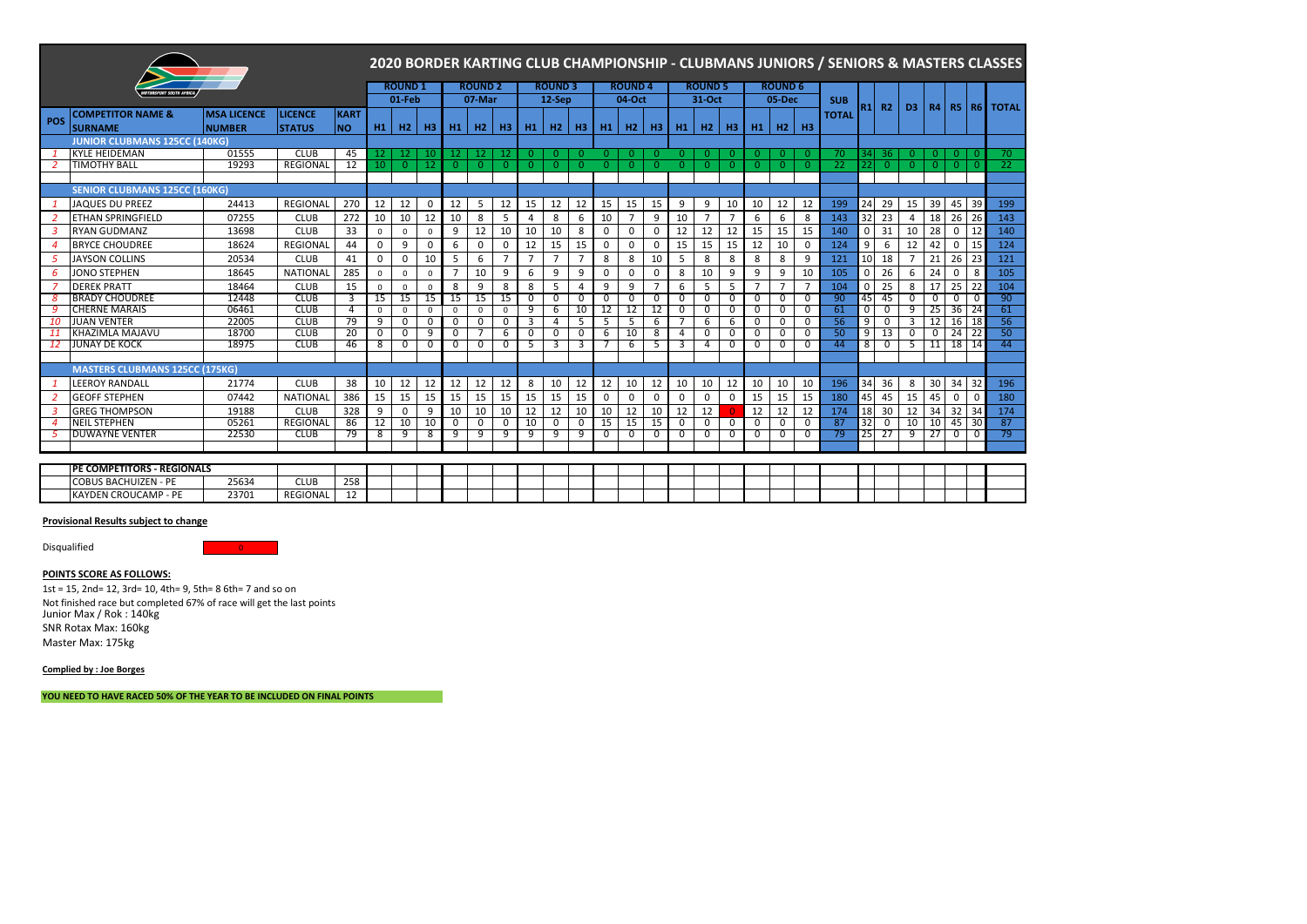|                                    |                                |                |             |           |                |    |           |                | <b>2020 BORDEI</b> |              |
|------------------------------------|--------------------------------|----------------|-------------|-----------|----------------|----|-----------|----------------|--------------------|--------------|
|                                    | <b>MOTORSPORT SOUTH AFRICA</b> |                |             |           | <b>ROUND 1</b> |    |           | <b>ROUND 2</b> |                    | <b>ROUNI</b> |
|                                    |                                |                |             |           | $01-Feb$       |    |           | 07-Mar         |                    | $12-Se$      |
| <b>OMPETITOR NAME  MSA LICENCE</b> |                                | <b>LICENCE</b> | <b>KART</b> |           |                |    |           |                |                    |              |
| <b>SHRNAME</b>                     | <b>NIIMRER</b>                 | <b>STATIIS</b> | <b>INO</b>  | <b>H1</b> | H <sub>2</sub> | HЗ | <b>H1</b> | н2             |                    | H2           |

# **2020 BORDER KARTING CLUB CHAMPIONSHIP - ROTAX DD2 CLASS**

|      |                                     | <b>MOTORSPORT SOUTH AFRICA J</b> |                 |             |                | <b>ROUND 1</b> |    |    | <b>ROUND 2</b> |    |    | <b>ROUND 3</b> |     |    | <b>ROUND 4</b> |                |    | <b>ROUND 5</b> |    | <b>ROUND 6</b> |    |              |     |                |                |           |              |    |              |
|------|-------------------------------------|----------------------------------|-----------------|-------------|----------------|----------------|----|----|----------------|----|----|----------------|-----|----|----------------|----------------|----|----------------|----|----------------|----|--------------|-----|----------------|----------------|-----------|--------------|----|--------------|
|      |                                     |                                  |                 |             |                | $01$ -Feb      |    |    | 07-Mar         |    |    | $12-Sep$       |     |    | 04-Oct         |                |    | 31-Oct         |    | 05-Dec         |    | <b>SUB</b>   |     |                |                |           | <b>R5 R6</b> |    | <b>TOTAL</b> |
| POS. | <b>COMPETITOR NAME IMSA LICENCE</b> |                                  | <b>LICENCE</b>  | <b>KART</b> |                |                |    |    |                |    |    |                |     |    |                |                |    |                |    |                |    | <b>TOTAL</b> | IR1 | R <sub>2</sub> | D <sub>3</sub> | <b>R4</b> |              |    |              |
|      | <b>8 SURNAME</b>                    | <b>NUMBER</b>                    | <b>STATUS</b>   |             | H <sub>1</sub> | Н2             | нз |    | Н2             | ΗЗ | Н1 | Н2             |     | Н1 | H2             | H <sub>3</sub> | H1 | H2             |    | H <sub>2</sub> | H3 |              |     |                |                |           |              |    |              |
|      | JONO STEPHEN                        | 18645                            | <b>NATIONAL</b> | 586         |                |                |    |    |                |    |    |                | 15. |    | 0              | 0              | 12 | ΤT             |    | 10             |    | 141          |     | 36             | 12             | 39        |              |    | 141          |
|      | <b>GEOFF STEPHEN</b>                | 07442                            | <b>NATIONAL</b> |             |                |                |    |    |                |    |    | 15             | 12  | 0  | 0              | υ              |    | U              |    | 15             |    | 129          |     | 45             | 15             |           |              |    | 129          |
|      | <b>GREG THOMPSON</b>                | 19188                            | CLUB            | 267         |                |                |    |    |                |    |    |                |     | 10 | 10             | ᅭ              |    | 10             | 15 | 12             |    | 106          |     |                |                | 0         |              | 37 | 106          |
|      | JAQUES DU PREEZ                     | 24413                            | <b>REGIONAL</b> |             |                |                |    | 10 | 10             | 10 | 10 | 10             | 10  |    | 12             |                |    | U              |    |                |    | 104          |     | 30             | 10             | 30 I      | 34           | 32 | 104          |
|      |                                     |                                  |                 |             |                |                |    |    |                |    |    |                |     |    |                |                |    |                |    |                |    |              |     |                |                |           |              |    |              |

| <b>PE COMPETITORS - REGIONALS</b> |       |                 |  |  |  |  |  |  |  |  |  |  |  |  |  |
|-----------------------------------|-------|-----------------|--|--|--|--|--|--|--|--|--|--|--|--|--|
| <b>BRETT BRITO - PE</b>           | 12848 | REGIONAL        |  |  |  |  |  |  |  |  |  |  |  |  |  |
| BYRON TEENGS - PE                 | 17157 | REGIONAL        |  |  |  |  |  |  |  |  |  |  |  |  |  |
| JAMES MOORE - PE                  | 15158 | <b>NATIONAL</b> |  |  |  |  |  |  |  |  |  |  |  |  |  |
| <b>CALYN FEREIRA - PE</b>         | 17460 | NATIONAL        |  |  |  |  |  |  |  |  |  |  |  |  |  |

### **Provisional Results subject to change**

Disqualified 0

### **POINTS SCORE AS FOLLOWS:**

1st = 15, 2nd= 12, 3rd= 10, 4th= 9, 5th= 8 6th= 7 and so on Not finished race but completed 67% of race will get the last points

### **Complied by : Joe Borges**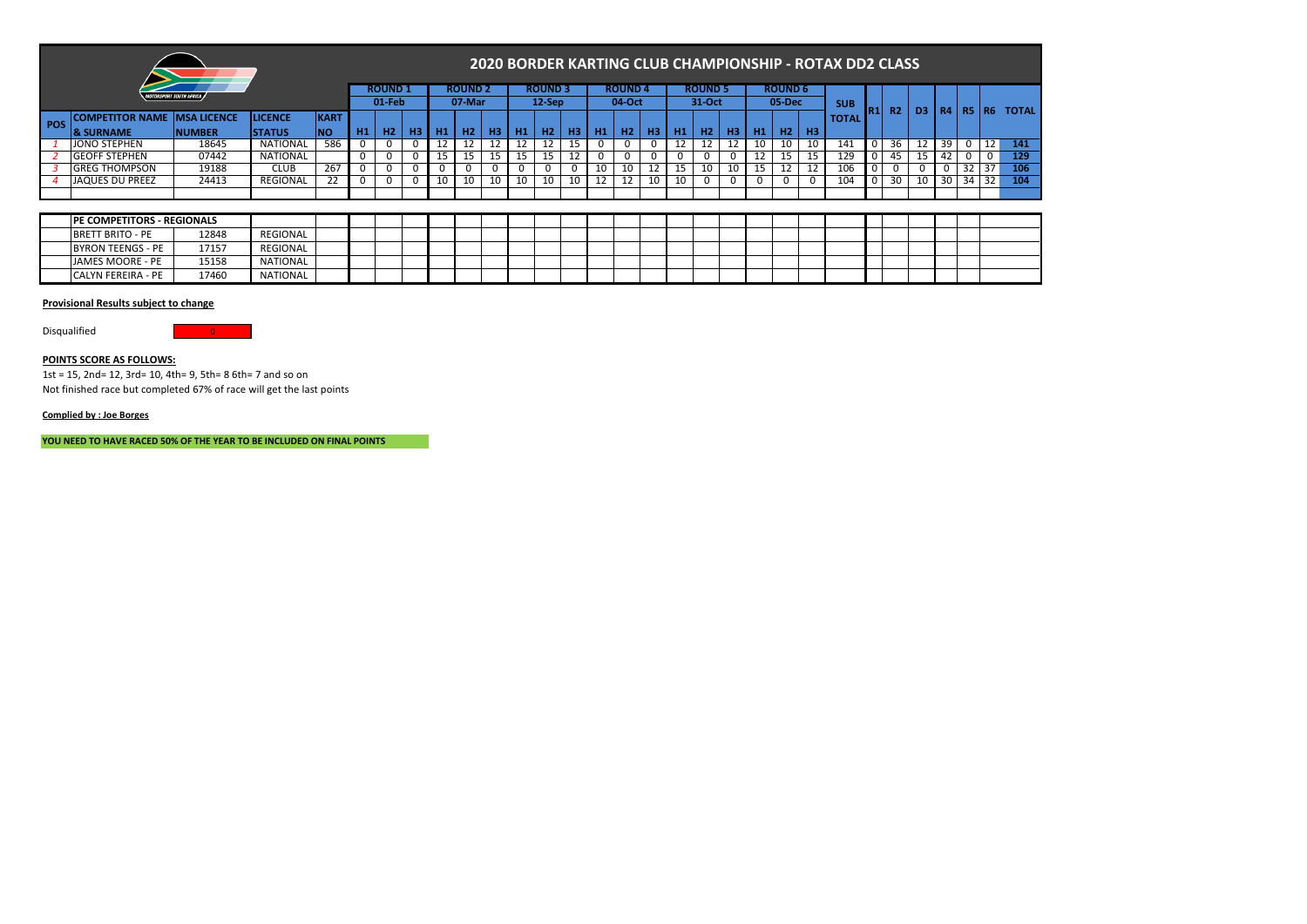|            |                                              |                                     |                |                 |               |          |          |                |          |           |                |          |                |                |           |              |                |          |                |                | 2020 BORDER KARTING CLUB CHAMPIONSHIP - 4 STROKES INVITATION A & B |              |          |            |          |    |            |            |                |
|------------|----------------------------------------------|-------------------------------------|----------------|-----------------|---------------|----------|----------|----------------|----------|-----------|----------------|----------|----------------|----------------|-----------|--------------|----------------|----------|----------------|----------------|--------------------------------------------------------------------|--------------|----------|------------|----------|----|------------|------------|----------------|
|            | <b>ITORSPORT SOUTH AFRICA</b>                |                                     |                |                 | <b>ROUND1</b> |          |          | <b>ROUND 2</b> |          |           | <b>ROUND 3</b> |          |                | <b>ROUND4</b>  |           |              | <b>ROUND 5</b> |          |                | <b>ROUND 6</b> |                                                                    |              |          |            |          |    |            |            |                |
|            |                                              |                                     |                |                 | 01-Feb        |          |          | 07-Mar         |          |           | $12-$ Sep      |          |                | 04-Oct         |           |              | 31-Oct         |          |                | 05-Dec         |                                                                    | <b>SUB</b>   | R1       | R2         | D3       |    |            |            | R4 R5 R6 TOTAL |
| <b>POS</b> | <b>COMPETITOR NAME &amp; SURNAME</b>         | <b>MSA LICENCE</b><br><b>NUMBER</b> | <b>KART NO</b> | H1              | H2            | H3       | H1       | H2             |          | $H3$ $H1$ | <b>H2</b>      | H3       |                | $H1$ $H2$      | <b>H3</b> |              | $H1$ $H2$      | H3       | H <sub>1</sub> | H2             | <b>H3</b>                                                          | <b>TOTAL</b> |          |            |          |    |            |            |                |
|            | <b>4 STROKES CLUBMANS - MASTER 165 KG'S</b>  |                                     |                |                 |               |          |          |                |          |           |                |          |                |                |           |              |                |          |                |                |                                                                    |              |          |            |          |    |            |            |                |
|            | <b>GREG THOMPSON</b>                         | 19188                               | 265            | 12              | 15            | 15       | 15       | 15             | 15       | 15        | 15             | 0        | 15             | 15             | 15        | 12           | 10             | 12       | 12             | 12             | 10                                                                 | 230          | 42       | 45         | 15       | 30 | 45         | 42         | 230            |
|            | <b>ANDRE EVAN SCHRIER</b>                    | 21652                               | 27             | $\mathbf{q}$    | 9             | 10       | 12       | 10             | 10       | 12        | 12             | 15       | 9              | 10             | 10        | 9            | 9              | 10       | q              | 10             | 12                                                                 | 187          | 28       | 32         | 12       | 39 | 29         | 29         | 187            |
|            | <b>ASHLEY MYLIE</b>                          | 26640                               | $\Lambda$      | 15              | 10            |          | 9        | 12             | 10       | $\Omega$  |                |          | 10             | 9              | 9         | 10           | 12             | 15       | 15             | 15             | 15                                                                 | 166          | 25       | 31         | $\Omega$ |    | 28         | 28         | 166            |
|            | CHARL VAN HEERDEN                            | 26261                               | 71             | 10              | 12            | 12       | 10       | -9             | 9        | 10        | 10             | 10       | 8              | $\overline{7}$ | 8         | 8            |                |          | 10             | $\Omega$       | 9                                                                  | 165          | 34       | 28         | 10       | 30 | 23         | 23         | 165            |
|            | <b>HERMAN GOOSEN</b>                         | OE 407 / 938 / 718                  | 25             | $\Omega$        | $\Omega$      | $\Omega$ | $\Omega$ | <sup>n</sup>   | $\Omega$ | -9        | 9              | 12       | 12             | 12             | 12        | 15           | 15             |          |                |                |                                                                    | 105          | $\Omega$ | $^{\circ}$ | 9        | 30 | 36         | 39         | 105            |
|            | <b>RENIER ROETS</b>                          | OE 969 / 717                        | 63             | $\Omega$        |               | $\Omega$ | $\Omega$ |                | $\Omega$ | $\Omega$  | $\Omega$       |          | $\overline{7}$ | 8              |           |              | 8              |          | n              |                |                                                                    | 45           | $\Omega$ | $\Omega$   | $\Omega$ |    | 22         | 22         | 45             |
|            |                                              |                                     |                |                 |               |          |          |                |          |           |                |          |                |                |           |              |                |          |                |                |                                                                    |              |          |            |          |    |            |            |                |
|            | <b>4 STROKES CLUBMANS - SENIORS 155 KG'S</b> |                                     |                |                 |               |          |          |                |          |           |                |          |                |                |           |              |                |          |                |                |                                                                    |              |          |            |          |    |            |            |                |
|            | LEEROY RANDALL                               | 21774                               | 38             | 10 <sup>1</sup> | 10            | 15       | 12       | 15             | 15       | 12        | 12             | 15       | 15             | 15             | 15        | 12           | 10             | 10       | 10             | 10             | 10                                                                 | 223          | 35       | 42         | 12       | 39 | 45         | 42         | 223            |
|            | <b>DEREK PRATT</b>                           | 18464                               | 8              | 15              | 15            | 12       | 15       | 12             | 12       | 10        | 10             | 10       | 12             | 12             | 12        | 10           | 12             | 12       | 12             | 12             | 12                                                                 | 217          | 42       | 39         | 10       | 30 | 36         | 34         | 217            |
|            | <b>REENO SWANEPOEL</b>                       | 22004                               |                | $\Omega$        | 9             | 10       | 9        | Q              | 9        | ۹         | 9              | 8        | 10             | 10             | 10        | -9           | 9              |          |                | $\Omega$       |                                                                    | 165          | 28       | 27         | 9        | 26 | 30         | 29         | 165            |
|            | <b>BRYCE CHOUDREE</b>                        | 18624                               |                |                 |               |          | 6        |                | $\Omega$ | 15        | 15             | 12       | $\mathbf 0$    |                | $\Omega$  | 15           | 15             | 15       | 15             | 15             | 15                                                                 | 143          |          | 6          | 15       | 42 | $^{\circ}$ | 15         | 143            |
|            | <b>STORME RHEEDERS - 19</b>                  | 26926                               | 26             | $\mathbf{8}$    |               | 9        |          | 8              | 9        | 8         | 8              | 9        | 9              | 9              | 8         | 8            |                |          | 8              |                |                                                                    | 137          | 24       | 24         | 8        | 25 | 26         | 25         | 137            |
| -6         | <b>ADRIAN LOTTERING -20</b>                  | 26928                               |                | $\Omega$        | $\Omega$      | $\Omega$ | $\Omega$ |                | $\Omega$ | 8         | 10             | 15       | 8              | 8              | 9         | <sup>0</sup> | $\Omega$       |          |                |                |                                                                    | 58           | $\Omega$ | $^{\circ}$ | 8        | 33 | 25         | 17         | 58             |
|            | OHN CONNOR ALEXANDER                         | 22021                               | 199            |                 |               |          | $10^{1}$ |                | 10.      |           |                |          |                | $\Omega$       |           |              |                |          |                | $\Omega$       |                                                                    | 54           | 24       | -30        |          |    |            |            | 54             |
|            | <b>CALSEY-ANN PRAT</b>                       | Q/E9991481                          | 72.            |                 |               |          |          | $\Omega$       |          |           |                | $\Omega$ |                | $\Omega$       | $\Omega$  |              |                | $\Omega$ | ം              | $\mathbf{R}$   |                                                                    | 25           | $\Omega$ |            |          |    | -0         | $\sqrt{2}$ | 25             |
|            | TAITUM HANSEN                                | 21942                               | 19             |                 |               |          |          |                |          |           |                | -0.      |                | -0             |           |              |                | $\Omega$ |                | $\Omega$       |                                                                    |              | -0       |            |          |    | -0         | -0         |                |

Disqualified 0

**POINTS SCORE AS FOLLOWS:**

1st = 15, 2nd= 12, 3rd= 10, 4th= 9, 5th= 8 6th= 7 and so on Not finished race but completed 67% of race will get the last points

CLUBMANS A - MASTER 165KG CLUBMANS B - 155KG

**Complied by : Joe Borges**